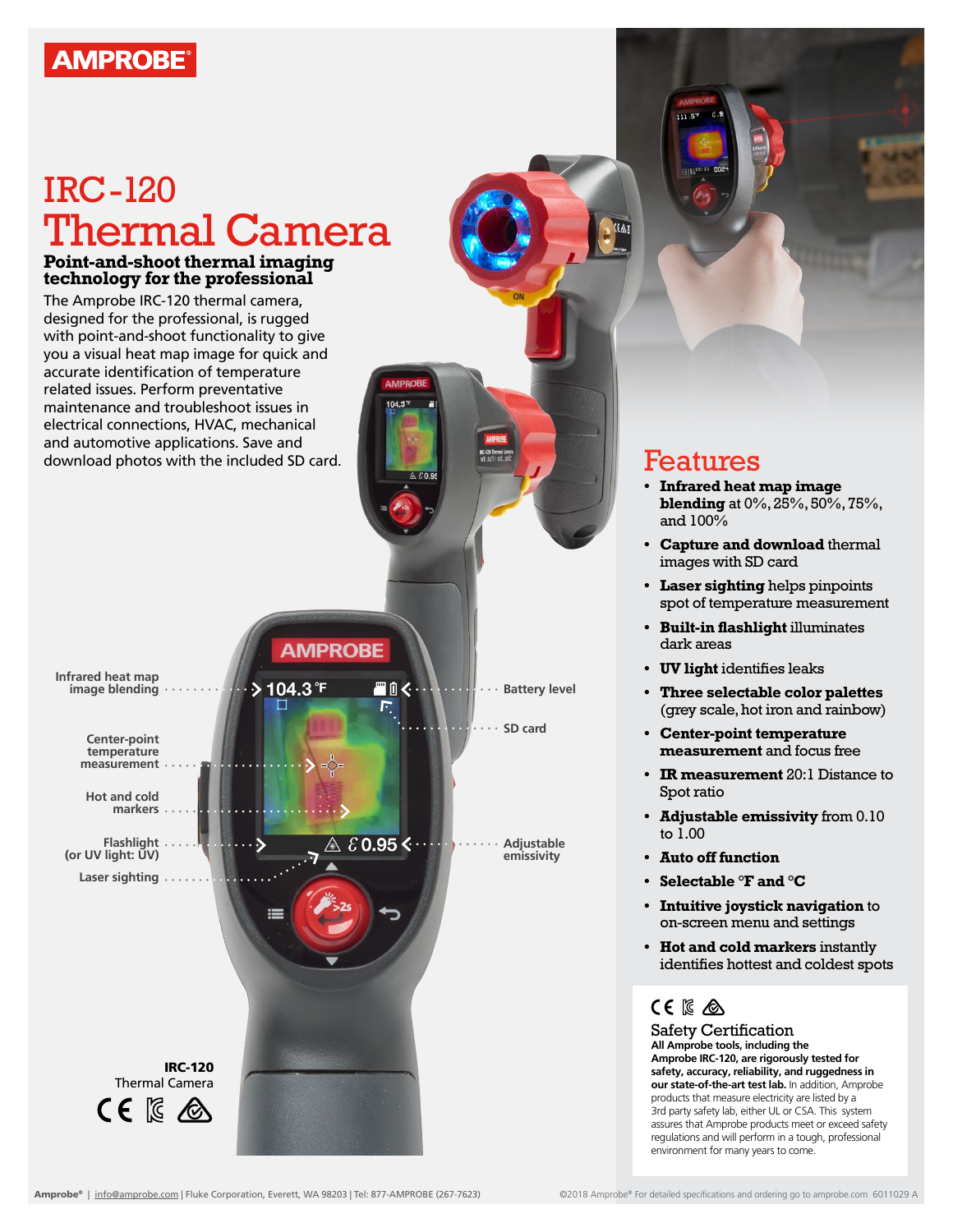### **AMPROBE**



### Applications

#### **• Commercial Facility Maintenance** Industries

**• Building Diagnostics** 

**• Electrical, Water & Gas Utilities • Automobile Maintenance**

- **• Perform preventive maintenance** of electrical, HVAC, mechanical and automotive systems
- **• Identify temperature related issues** for electrical connections and motors
- **• Quickly verify** HVAC functionality and performance
- **• Locate heat loss spots** on the insulation around buildings to save energy costs

# Infrared heat map image blending<br>104.3°F = Fill 104.3°F = Fill 104.3°F



- 
- 





#### Comparison **Chart**

| <b>Features</b>                | <b>IRC-110</b> | <b>IRC-120</b> |
|--------------------------------|----------------|----------------|
| <b>Built-in digital camera</b> |                |                |
| Infrared heat map blending     |                |                |
| <b>Hot and cold markers</b>    |                |                |
| Center point marker            |                |                |
| Auto power off                 |                |                |
| <b>Focus free</b>              |                |                |
| Selectable color palettes      |                |                |
| Selectable temperature units   |                |                |
| 20:1 distance to spot          |                |                |
| <b>Adjustable emissivity</b>   |                |                |
| <b>Memory storage</b>          |                |                |
| Laser sighting                 |                |                |
| <b>Flashlight</b>              |                |                |
| <b>UV light</b>                |                |                |